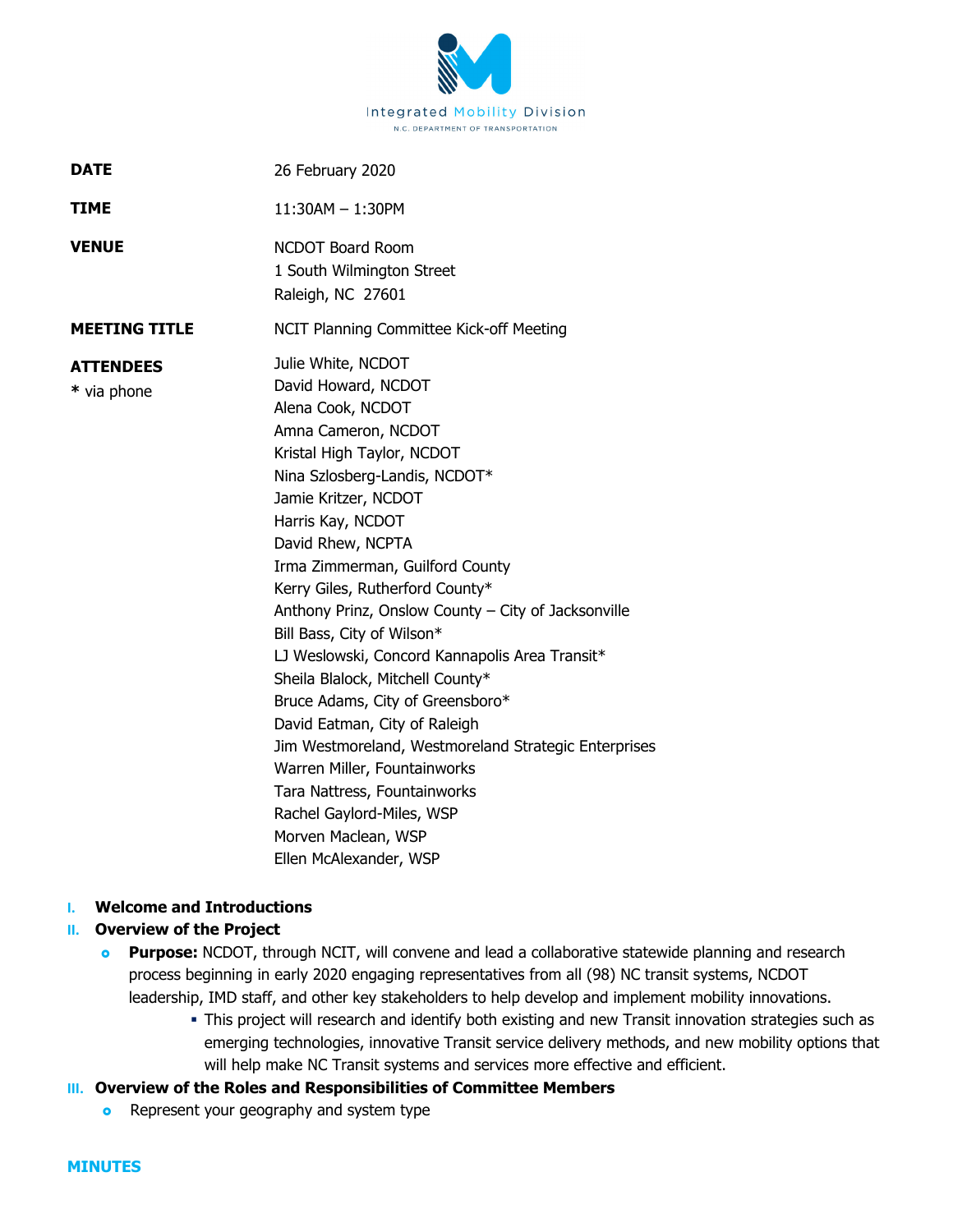

- **o** Share your expertise on problems and issues facing NC transit systems
- **•** Report on specific innovation and technology applications that you have already implemented or are considering for your system
- **Encourage colleagues to participate**
- Invite and include the Chairs of the statewide MPO and RPO associations to be members of the Initiative Development Committee; invite MPOs and RPOs to participate in June  $10<sup>th</sup>$  meeting (i.e., in conjunction with NCPTA Annual Conference) to receive update on NCIT

# **IV. Overview of Project Schedule**

- **o** Will clarify dates and locations in coming weeks
- **o** Series of 3 Large-Group Meetings with leaders from all 98 NC transit systems; includes keynote speakers, meal
	- **April:** Kick Off Meeting (Greensboro)

Provide overview of project purpose, objectives, and schedule; define known problems and issues facing NC Transit systems; break into small groups by system type (urban, community urban, community) to discuss and document existing innovation strategies being used by NC transit systems and to identify new innovation ideas and strategies that merit further review

**June:** Work on It Meeting (Concord)

Review list of existing innovation of strategies; receive update from FTA on research and innovation efforts; discuss list of new ideas and strategies by system type for further review and prioritization **September:** Launch It Meeting (Raleigh or Home Town Strong county)

Provide overview of NCIT process and participants; review summary implementation plans for each prioritized new idea/strategy; have NC(DOT) leadership provide insight into future opportunities to advance the initiative to the next phase of work and implementation

- **o** Series of 3 Initiative Development Committee Meetings
	- **May**
	- **July**
	- **October**

# **Discussion: What are you currently doing that is innovative? What innovations would you like to learn about?**

#### **Customer Experience**

- **Ideas** 
	- Regional fare integration with multiple payment options; ability to reload transit passes at locations like grocery stores
	- Fare capping
	- Door-to-door, on-time, demand response paratransit (potentially through an app)
		- **Example:** Austin, TX, uses a TNC app that functions similarly to Uber with registered vehicles, saves 20-30%
	- Multimodal transit centers to reduce overhead costs and eliminate confusion for riders
		- **Local Example:** Jacksonville is co-locating transit, paratransit, Amtrak, and Greyhound services
	- Streamlined customer contact centers; one call/one click for information

**MINUTES**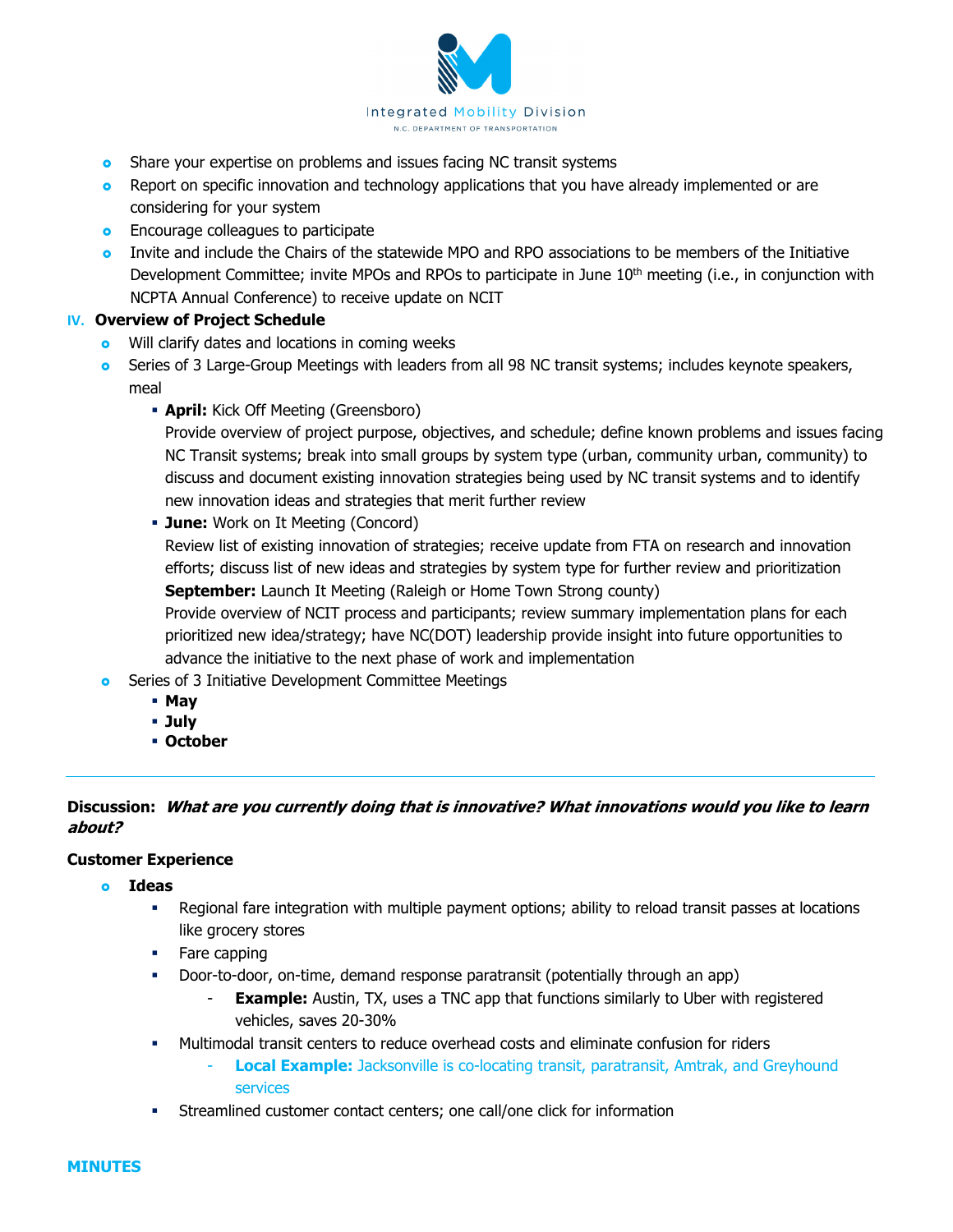

- **Free Wi-Fi on vehicles**
- **Fare free transit** 
	- **Local Example:** Rutherford County Saw over 200% increase in ridership after reducing fare from just \$1 on a deviated fixed route; now this is the most popular route
- **First/last mile connectivity**
- Going beyond paratransit to create connections to community resources such as jobs and schools in communities with vulnerable populations with specific needs
	- **Example:** Columbus, Ohio program to reduce infant mortality
- **I would like to learn about…** 
	- New Passenger Information Systems ("Where is my ride?")
	- Integration with new micromobility companies (e.g., scooters)
	- Information sharing between transit agencies; documenting and facilitating communication of best practices/new innovations from larger urban areas to rural areas
	- Allowing NCDOT to assess/absorb legal risks associated with adopting new technologies rather than having smaller systems bear the burden

### **Mobility as a Service/Integrated Mobility**

- **Ideas** 
	- Understand the long-term financial viability/sustainability of Lyft/Uber business models; realize that the popularity of these services is subject to fluctuation
- **I would like to learn about…** 
	- How to inform and help customers choose between transit, rideshare and bicycle options for their trip
	- How to integrate all modes as one system; looking beyond rideshare to make the model work within public agencies
	- **EXECONNECT** Connecting various systems for seamless mobility

#### **Regional Coordination**

- **Ideas** 
	- Regional call center
		- **Local Example:** Triangle region uses 485-RIDE for three county area
	- Regional branding
	- Regional route planning
	- **First/last mile connectivity between rail/transit**
	- Providing transit options for residents traveling elsewhere in NC
		- **Local Example:** Guilford County coordinated transit passes for residents to use in other counties when traveling
		- **Local Example:** Mitchell County and Avery County received ~250k grant for software from Douglas Foundation to coordinate intercounty transportation; has been a success so far
		- **Local Example:** CCATS in Morehead City/Beaufort uses Down East Express to provide daily service to Raleigh/Durham with pickups in 6 counties along the way
- **I would like to learn about…** 
	- Strategies to partner regionally to improve service for customers
	- **Intercity rail/commuter rail, esp. within large commuter trip sheds**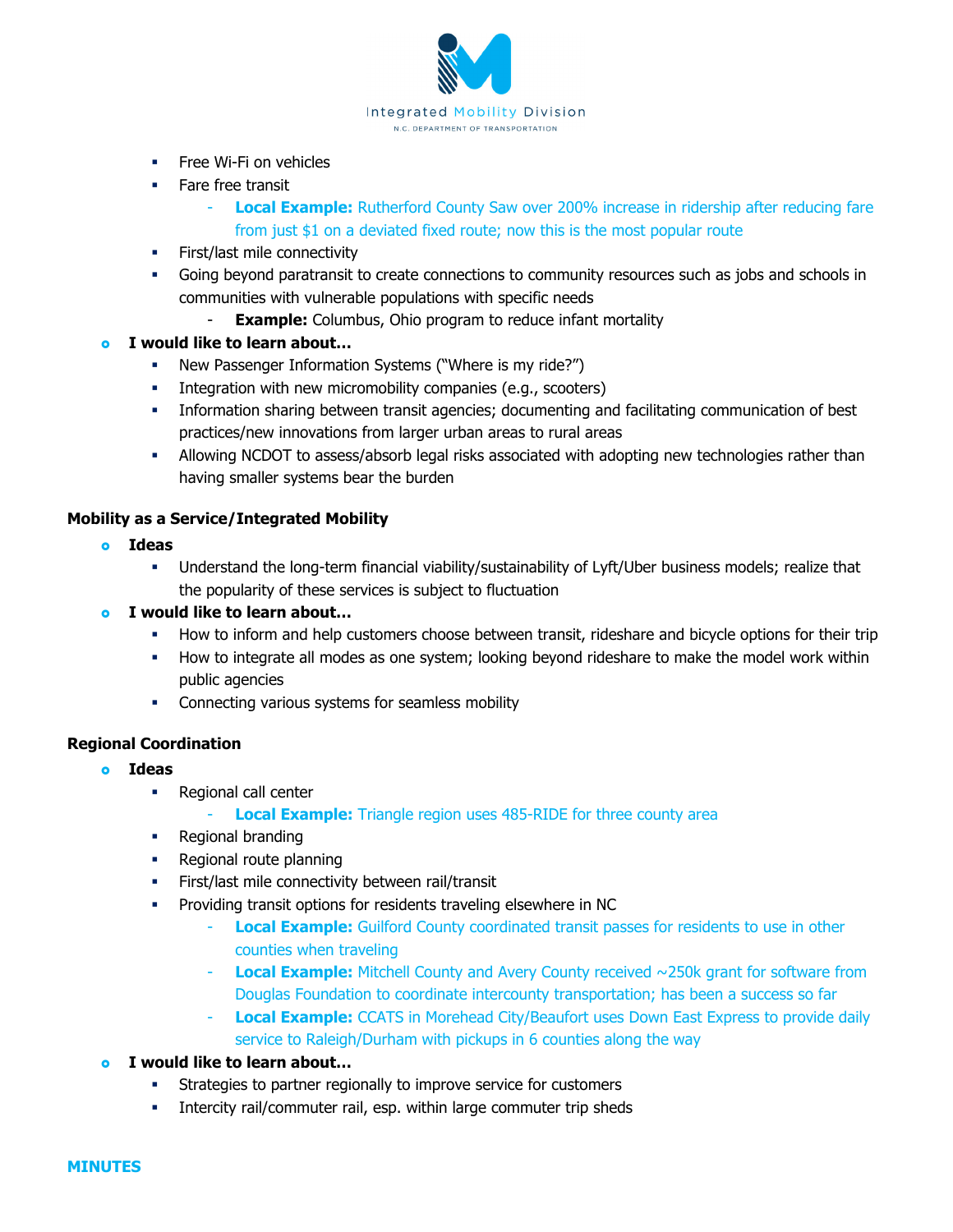

- Models for managing larger commute sheds for bus service (to provide access to rural healthcare, other daily services)
- Consolidation of services/organizational support
	- **Local Example:** Charlotte region kicked off 12 county 20-year master planning project
- **Cooperation between local governing bodies**

#### **Asset Management**

- **Ideas** 
	- Transit agencies leading the charge for new facilities; involving transit in conversations around built assets
		- **Example:** Houston, TX, used FTA funds for express bus lanes

#### **I would like to learn about…**

- Funding to manage assets at the end of their useful life
- Producing documentation for maintenance costs when fleets are updated to make the case that investments today will be wise in the long term
- New CAD/AVL systems with diagnostics and preventative maintenance tools
- **•** Data/information on converting fleets
- **EXECT:** Leveraging information from CAM plans to show funding needs
- Fleet management for autonomous vehicles
- Statewide readiness to respond with transit assistance in other areas using new fuel technologies (CNG, electric)
- Preparing for large draws from the electric grid and scheduling charging for a large fleet; understanding the role of the electricity provider
- **Bus leasing for vehicle replacement**
- **Encouraging the private sector to incentivize new vehicle technologies**

#### **Safety and Security**

- **Ideas** 
	- **Wireless camera systems**
	- **Hands-free communications systems for drivers** 
		- **Local example:** Rutherford County uses hands free/Bluetooth radio systems for drivers

#### **I would like to learn about…**

- New collision avoidance systems with 360 vehicle monitoring
- Expanding high speed broadband to vehicles and stops/stations
- **Seeing inside vehicles in real time**

# **Other**

- **Ideas** 
	- NCDOT assistance with affordable housing; new/creative uses for funding
- **I would like to learn about…** 
	- **Reactivating small town downtowns with rail service**
	- Rethinking land use strategies in smaller communities in preparation for new transportation services
	- Integrating urban-style transit services into areas located outside cities that are experiencing urbanstyle growth; rethinking rural transit business models